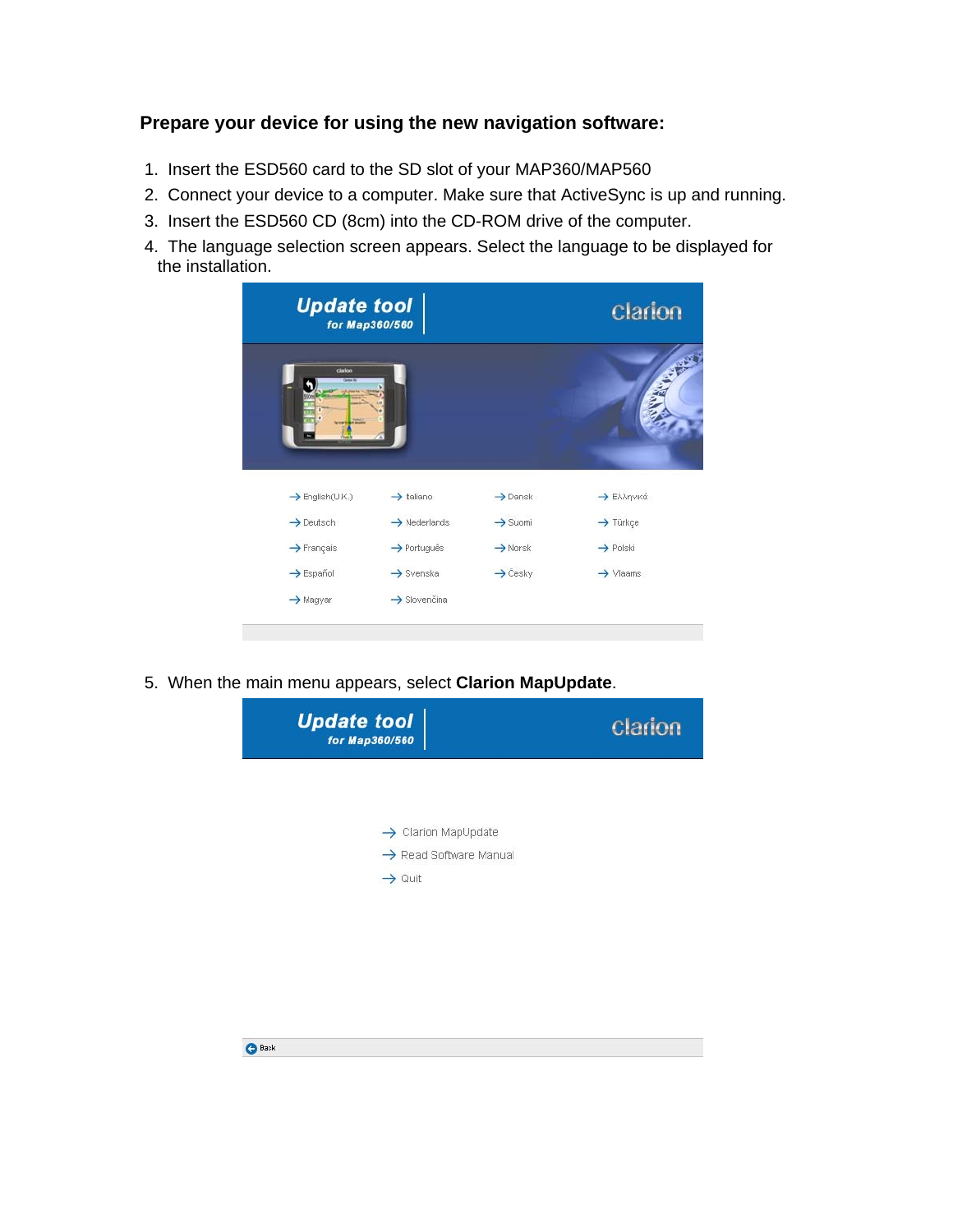## 6. Select **Update**.



7. After the update is completed, a message will appear. Click **OK** and your device automatically restarts.

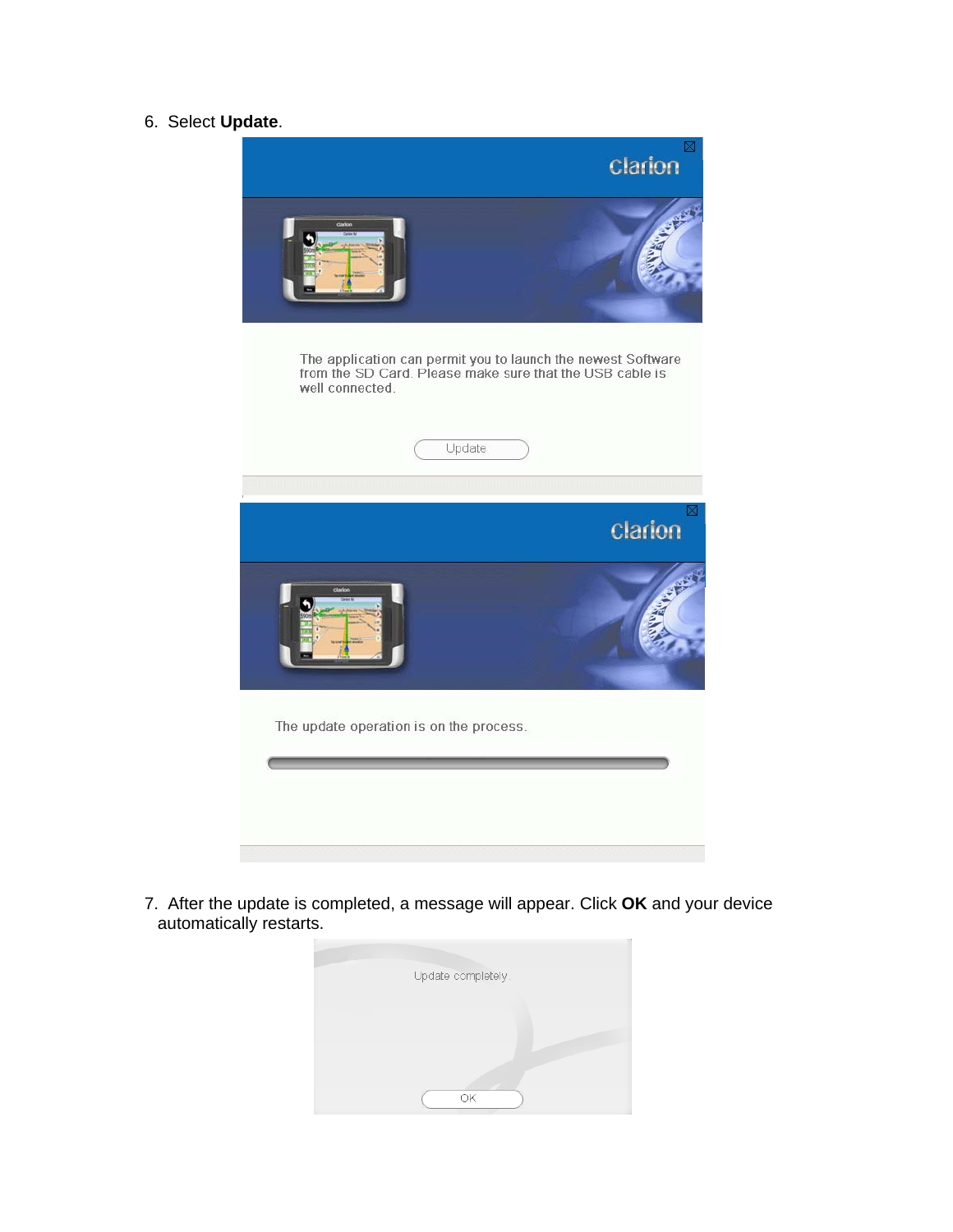#### **Use the new navigation software:**

After you have completed the above procedure, you can use the new navigation software with the ESD560 SD card inserted.

Simply insert the ESD560 SD card before running the navigaiton software.

As long as this card is inserted in your device, you are using the new navigation software and map you purchased. To use the original one that came with your device, simply remove this card and use the original map the way you did.

# **NOTE:**

- Do not remove the ESD560 SD card when using the new navigation software.
- All user settings of your previous navigation engine e.G. address-book etc can not be transferred to the new software.
- POI Warner software will not run on your new application but an application to show safety cameras is already implemented seamlessly in your newest software on SD card.

## **How to transfer safety camera data into your updated device:**

1. Install the "POI Warner Updater Speed Camera Updater" on your PC (Freeware)



| 19 POI-Warner Speed Camera Updater                                                         |                                |
|--------------------------------------------------------------------------------------------|--------------------------------|
| <b>Installation Complete</b>                                                               |                                |
| POI-Warner Speed Camera Updater has been successfully installed.<br>Click "Close" to exit. |                                |
|                                                                                            |                                |
|                                                                                            |                                |
|                                                                                            |                                |
|                                                                                            |                                |
| Cancel                                                                                     | Close<br><back< td=""></back<> |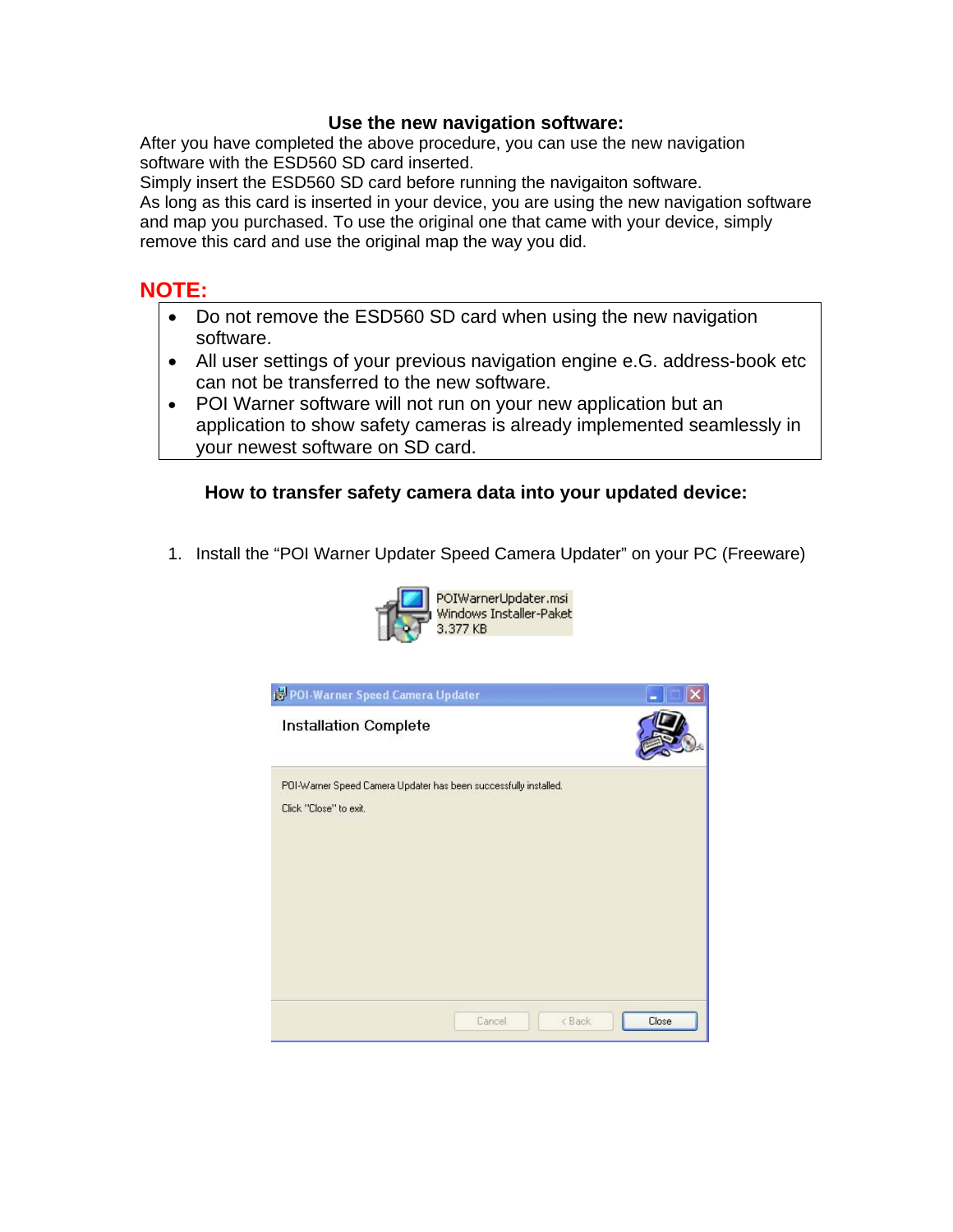- 2. After successful installation, start the software on your PC
	- a. Select your language
	- b. Make sure, that your MAP360/MAP560 with ESD560 inserted is connected via Active sync to your PC.

| 1.1 POI-Warner Radar-Updater v1                                                   |                                                                                   |
|-----------------------------------------------------------------------------------|-----------------------------------------------------------------------------------|
| POI-Warner Radar-Updater                                                          | ating[de                                                                          |
| bzw. aktualisieren.                                                               | Dieses Programm wird die Blitzerdatenbank auf Ihrem Navigationsgerät installieren |
| Bitte das Gerät anschließen und die Sprache auswählen; danach auf Weiter klicken. |                                                                                   |
| English<br>Sprache:                                                               | v                                                                                 |
| © Copyright 2006, navigating GmbH<br>C Copyright 2006, Nav N Go Ltd               | < Zurück<br>Weiter ><br>Beenden                                                   |

- 3. Please select an option
	- a. Installation of "Fixed speed cameras" is free of charge for the first time. For the second update, the user has to subscribe on following website: www.speedcamupdate.com
	- b. For "Mobile speed camera" updates, a subscription is required on same website.

NOTE: The annual fee for "Mobile safety camera update" and also the second update of "Fixed safety camera" data will be 19,95  $\epsilon$ .

| 1 POI-Warner Speed Camera Updater<br>Select an option | gating[de                                                                |                     |
|-------------------------------------------------------|--------------------------------------------------------------------------|---------------------|
| Please select at least one of the following options   |                                                                          |                     |
| Fixed speed cameras                                   | Mobile speed cameras                                                     |                     |
| O Do not change                                       | O Do not change                                                          |                     |
| Install                                               | Install                                                                  |                     |
| Update                                                | Update                                                                   |                     |
| Remove                                                | Remove                                                                   |                     |
|                                                       | More information on the service and subscription details can be found at |                     |
| www.speedcamupdate.com.                               | $<$ Back<br>Next ><br>Exit                                               | How to<br>subscribe |